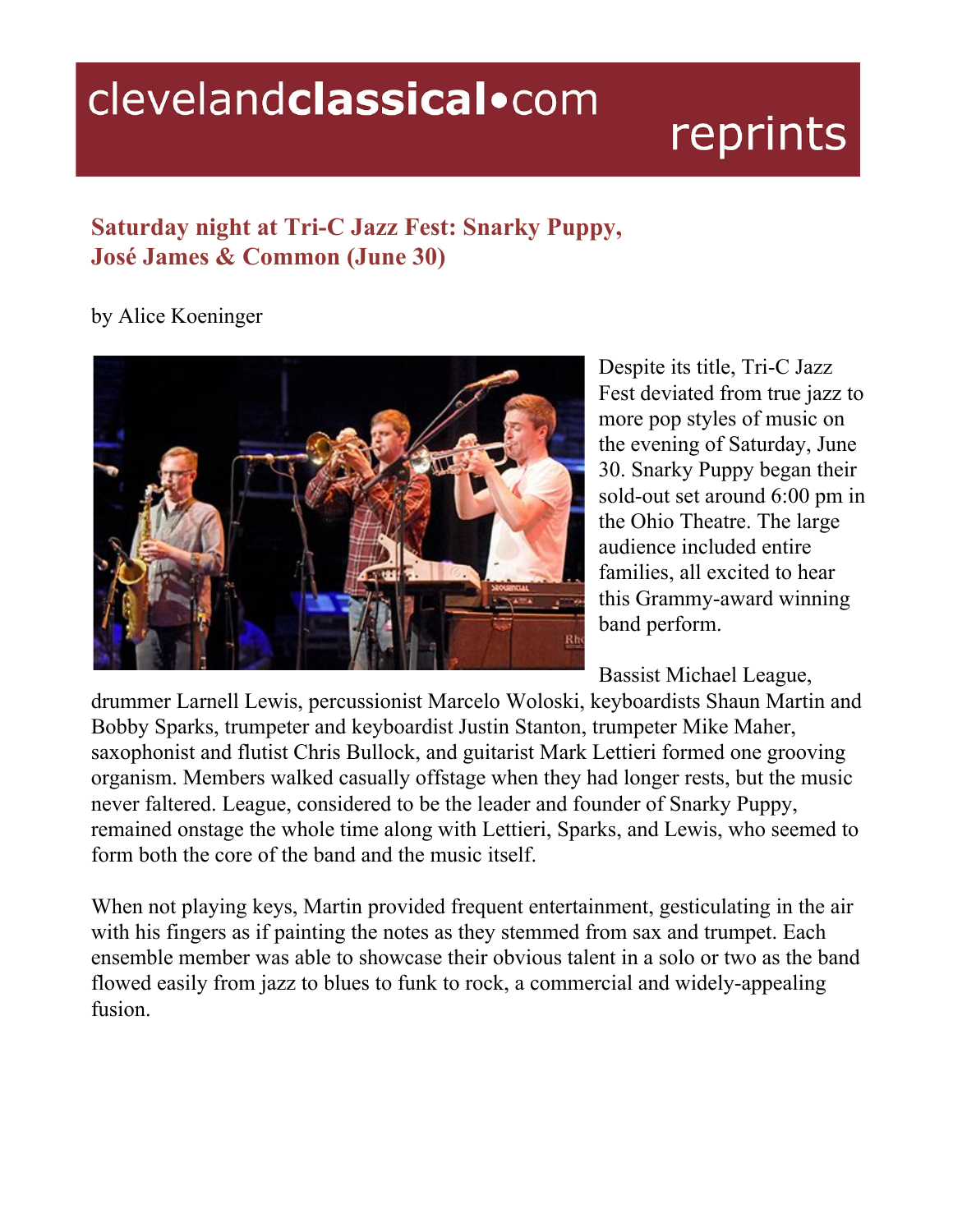

José James opened for Common in the Keybank State Theatre, inciting similar enthusiasm in the audience. Currently touring his project "Lean On Me: José James Celebrates Bill Withers," James came out in a knee-length, blue-and-green-striped coat and sunglasses under his afro. Bill Withers would have turned 80 on the 4th, and James said that he wanted to tour with Withers' music because he felt the country needed its connections and its message now more than ever.

It was clear that he knew how to put on a show as he crooned into the microphone, strummed briefly on his guitar, tapped his feet, and moved his hips around the stage singing favorites such as *Ain't No Sunshine* and *Grandma's Hands*. The sunglasses came off for *Lean on Me*, which featured a jazzy piano solo by Takeshi Okioshi. Though James has a beautiful voice, he tended to flatten out phrases and lacked the emotional depth that many associate with Withers' songs.

After walking offstage during an tight drum solo by Nate Smith (bassist Ben Williams and guitarist Brad Allen Williams made up the rest of the band), James returned in a different outfit: patchwork jeans and a similar poncho-like shirt. A melodic and thought-provoking bass solo led into the last song, *Lovely Day*, which had the audience standing and dancing. James even stepped down from the stage to dance with one of the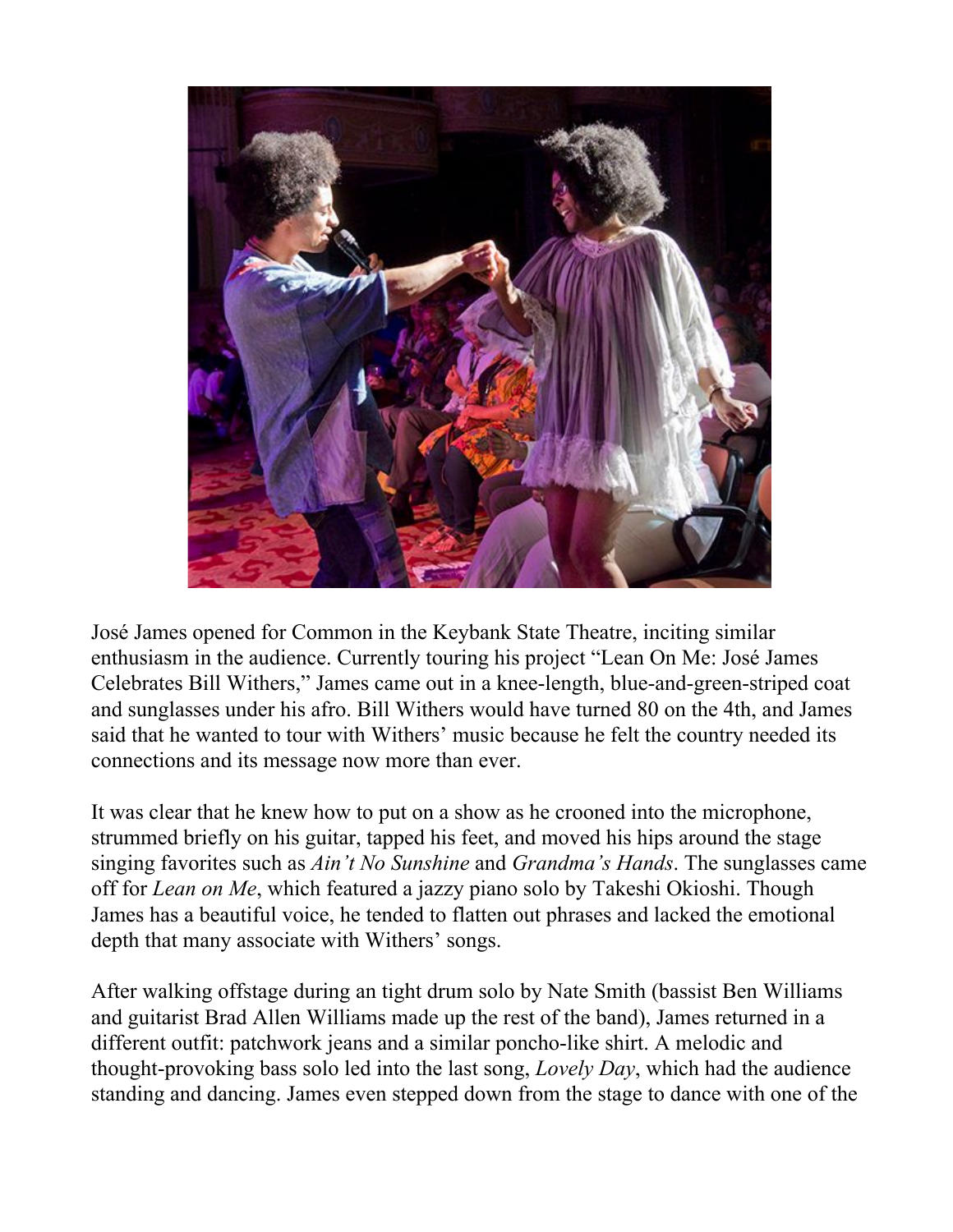female audience members closest to him (see above photo). For fans of Withers and of James, it was a fun show.



Common's band waited for him onstage for a few minutes before he appeared in lime-green pants, sitting on a stool with his back to the audience. A Nat King Cole sample played as the lights went up on his bald head, then Common stepped off the stool with strong energy to begin *I Used to Love H.E.R*. The concert was centered around Common's story, from his youth on the South side of Chicago, to the birth of his daughter, to a rough breakup with his girlfriend and baby mama, to his move to NYC and trips to Philly, all the way up to the present, ending with *Glory*, the song he wrote with John Legend for the movie *Selma*.

Common's vigor and flow were consistent throughout the show, and he was a good storyteller as he told the audience all about his life. Despite a few awkward points, like when he invited a woman from the audience on stage and kissed her and hit on her in front of everyone, or when he

dedicated songs "to the ladies," saying "where my ladies at?," the concert was entertaining and well-thought out. It was definitely fun to watch him freestyle to the woman from the audience, no matter how strange the situation felt at the time.

Vocalist Muhsinah Abdul Karim added texture to songs throughout the concert with her smooth voice. Her best vocals came on *The Day Women Took Over*, which describes Common's fantasy world run by women who accomplish world peace. The greatest song by far was *Black America Again*, which came out in 2016 and shows Common's political awareness and eloquent lyricism in a direct delivery. "Now you want your 'hoods back," he declared, commenting on gentrification, something of which many Clevelanders are well aware.

The tour through Common's discography made it clear that this hip-hop legend has a solid style, steady flow, and is an optimist who ultimately means well.